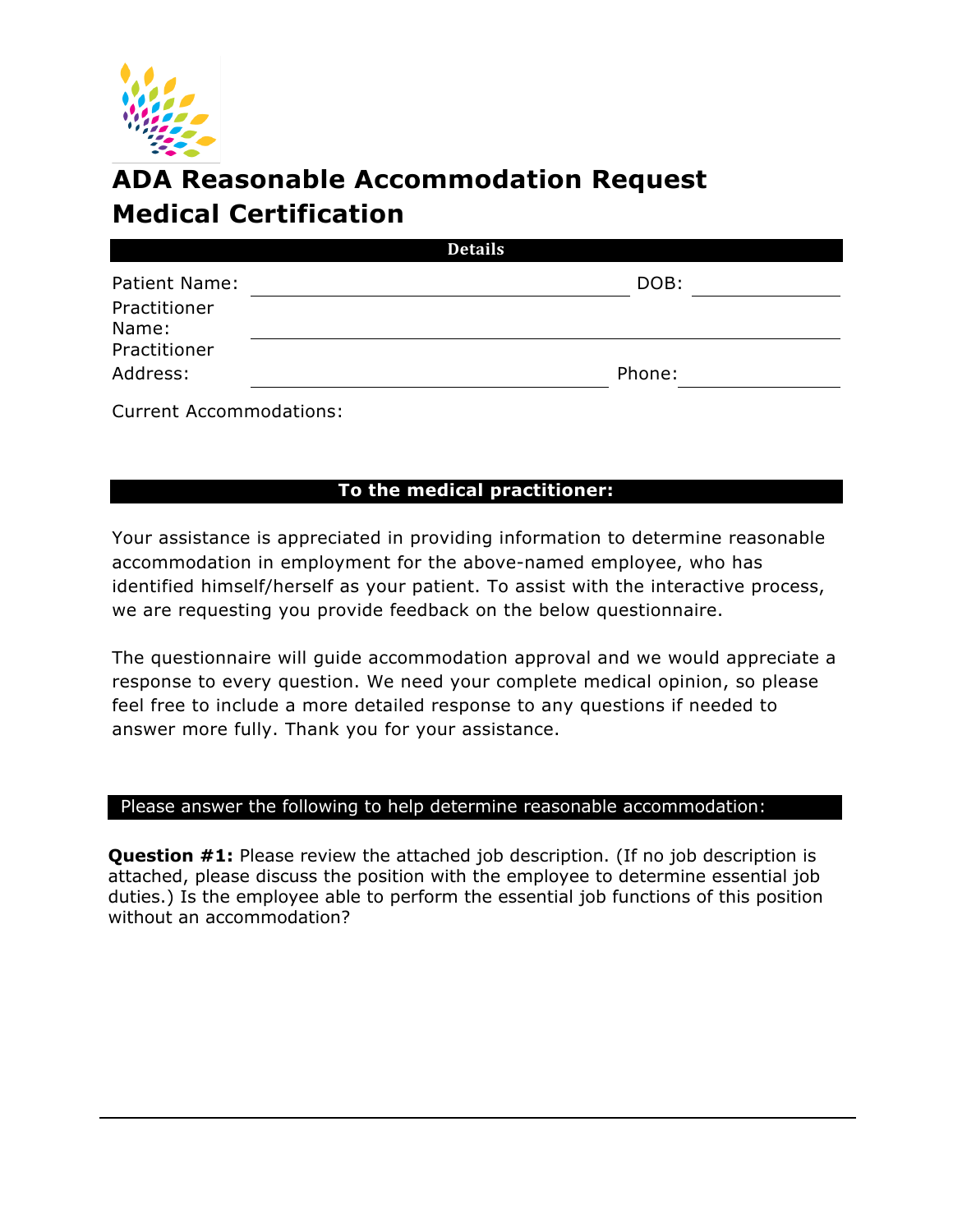**Question #2:**Does the employee have a physical or mental impairment?

**Question #3:** What is the impairment?

**Question #4:** What limitation(s) is interfering with job performance, and how does it interfere with the employee's ability to perform the job function(s)?

**Question #5:** What adjustments to the work environment or position responsibilities would enable the employee to perform the essential functions of that position?